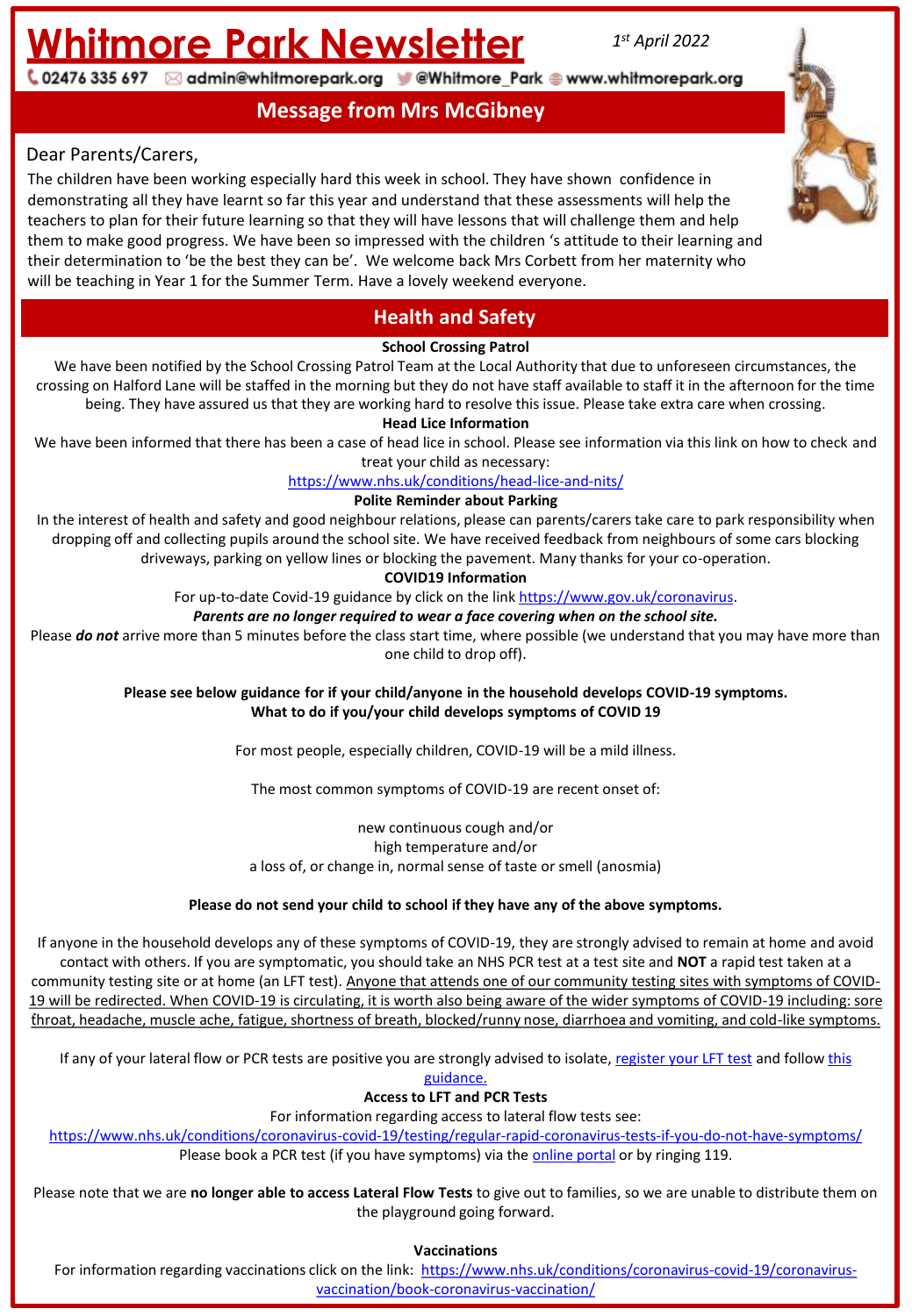## **Class Teacher Messages…**

### **Nursery**

This week in Nursery we have changed the theme of our outdoor shop. We now have a florist. The children have enjoyed buying bouquets of flowers and creating their own bunches of flowers to sell in the shop. The nice weather saw the re-introduction of the outdoor water tray and channels (unfortunately it is not in use while it is snowing!) We now have a pulley system installed so that the children can transfer the resources, sand, water, and gloop from tray to tray. This is lots of fun, and gives us many opportunities for developing our speaking skills. However it is very messy! Sorry Mums. Have a lovely weekend.

**Reception**

Reception have been continuing our learning centred around helping the planet. We have read three lovely stories, all of which have taught the children about how plastic is harming the ocean and animals in our world. The children have made amazing posters to teach people what we need to do to protect our planet and now know that we need to… REDUCE, RE-USE, RECYCLE!

In Numeracy we have been creating patterns. We made lots of patterns using different objects, colours and using our bodies. We have also looked at how even numbers always have a friend, and odd numbers always have one on its own.

Next week we would like to create large junk modelling creations. Could we please ask you to collect boxes, plastic drinking bottles and jar and bottle lids over the weekend and send them in on Monday once cleaned.

Have a lovely weekend!

Miss Ridgway (Early Years Leader), Miss Blower and Miss Mosey

### **Year 1**

Mary Seacole was the focus of our learning in Humanities this week. The children learnt that she was a nurse who helped in the Crimean War just like Florence Nightingale. She created her own herbal remedies to treat the soldiers. The children had a go at creating their own herbal remedies using natural resources from our school grounds.

In Science, we learnt about Linda Buck Brown who was a scientist who investigated our senses and discovered that we can smell 10,000 different smells. We learnt that she won a Nobel Prize for her work.

The children have had a fantastic week of learning and we are looking forward to seeing their amazing talents in our talent show next week! Have a fabulous weekend!

## **Year 2**

Year 2 have worked extremely hard this week and we are very proud of them! We have been completing booklets to check learning so far in Year 2.

As well as this, the children had lots of fun planting their seeds. They are looking forward to drawing diagrams next week like Jane Corden. The children have also enjoyed practising their times tables doing a carousel of activities. They competed against one another on times tables rockstars.

The children are very excited about mental health week next week. They have been busy learning a song to perform in the open air concert. We have also been discussing talents and practising for the Year 2 talent show.

Mrs Sandhu, Mrs Gill (Year 2 Leader), Mrs Nolan



Miss Skidmore, Mrs Ellis (Year 1 Leader), Miss McShane





Mrs Ruth McShane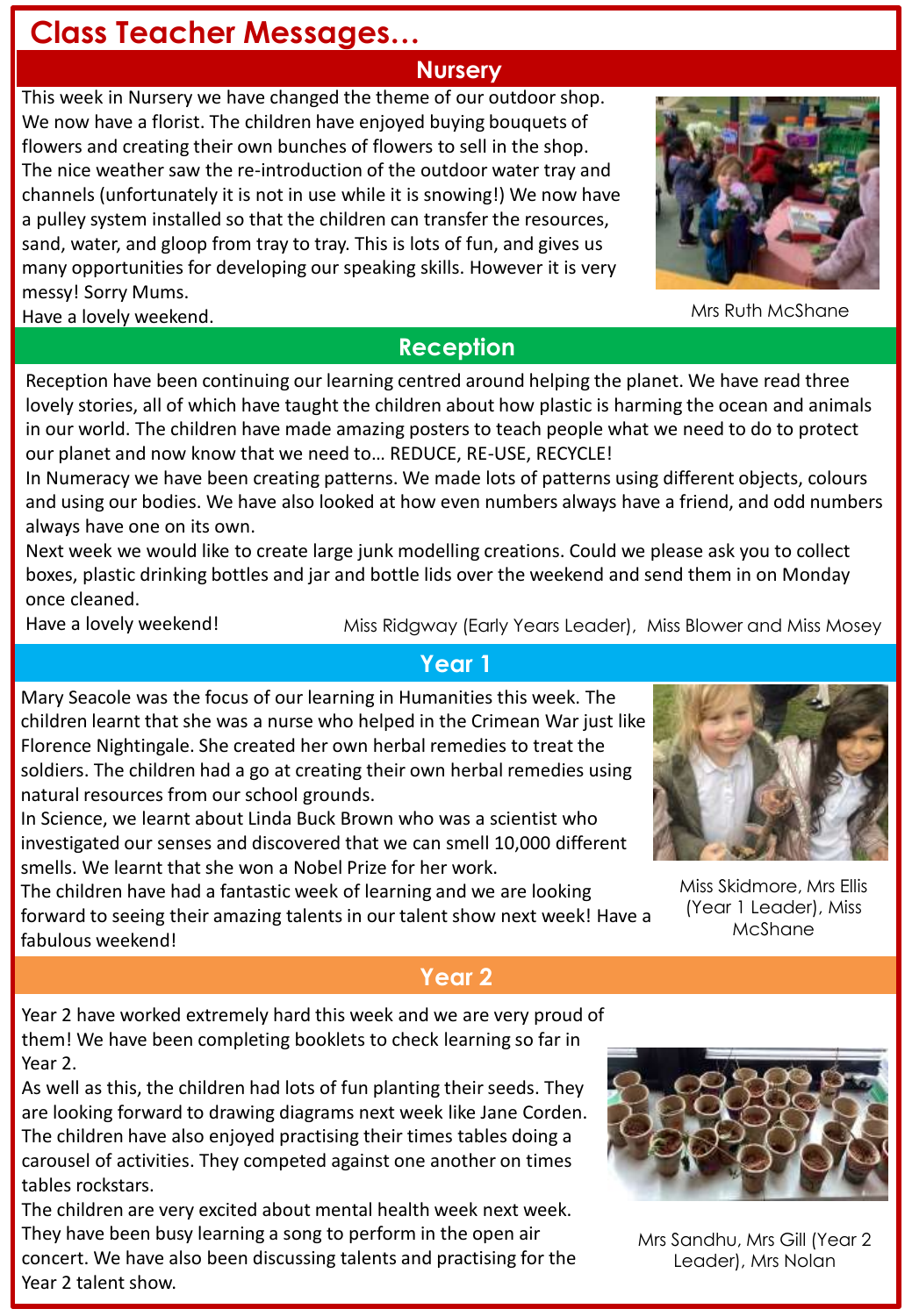## **Class Teacher Messages…**

## **Year 3**

Year 3 have had another fantastic week. In English, we have continued to work on letter writing and have begun to plan our own letters to reply to Ms. Mac. In Maths we have continued our fractions topic and finding the simplest form of fractions. We had another lovely reading for pleasure session, and everyone enjoyed bringing in their books and sharing them with each other. We have continued our PE lessons outside and developed our orienteering. The children have worked used a map to find hidden objects around the outdoor area . They did a great job and found so many objects independently ! We also have been completing some assessment and we are so proud of how hard the children have worked .Keep it up Year 3!

Next week we are looking forward to the Anglo-Saxon visitor and are having talent show!

Miss Khan (Year 3 Leader), Miss Hussain and Miss Waddell.

#### **Year 4**

Miss Cox (Year 4 Leader), Mrs Hatton and Miss Chapman In year 4 this week, we have continued to develop our understanding of the features of auto-biographies and biographies. Next week, in school we will be writing a biography of a famous person and at home our own auto-biographies. We're looking forward to reading both! In maths, we have been reading and writing numbers to two decimal places to show we understand the place value of decimals. We have also practised rounding up and down to the nearest ten and hundred. In science, we have learnt about the importance of Thomas Edison who invented the light bulb and the first phonograph. Life would be very different today without his amazing inventions. We saw an early phonograph at the Think Tank, where it was great to observe science first hand. In RE, we are continuing our study of Easter and other festivals, such as Hannukah. In humanities, we have used our writing skills to plan and write a non-chronological report on the Vikings.

#### **Year 5**

Firstly, we would like to thank all the children in Year 5 for the way in which they have tackled assessments this week. It has been great to see the children applying the skills that they have learnt throughout the year to complete the tests given to them. We are all extremely proud of every child.

We have continued to read our class novel 'Hacker' this week and the children have been gripped with the storyline involving Vicky, her dad and the missing 1 million pounds. In English lessons, the children produced fantastic setting descriptions related to our text using expanded noun phrases, similes and metaphors. Whilst in maths, we have started our new unit of work on geometry. The children enjoyed learning names of different angles such as acute, right, reflex and obtuse and finding, drawing and

labelling these angles. In RHE this week, we reflected on dreams and goals and why they are so important to us all. The children demonstrated great maturity when we discussed dreams and goals of children from a different culture to ours.



Mr Johnston (Assistant Head and Year 5 leader), Miss Wherly, Mrs Sharratt and Mrs Williams

Have a brilliant weekend Year 5; remember to always be the best that you can be.

#### **Year 6**

Mr Payne (Assistant Head and Year 6 This week in Year 6 has been a very busy one, with the year group now finishing all of the Maths No Problem coverage needed for them to access their SATs. This means it is now time for lots of revision and opportunities to address any misconceptions the children may have in certain areas of their mathematic knowledge. Alongside this, we are looking at persuasive writing in English, using a speech written by Greta Thunberg to inspire our children to write about our climate and the changes brought on by global warming. This is a great way for children to tailor their writing to an audience. We've planned podcasts in science, utilising iPads to talk about our favourite scientist relating to electricity. We look forward to hopefully sharing these with you on our website once they are finalised! Have a great week!

Leader), Mrs Harrison and Mr Openshaw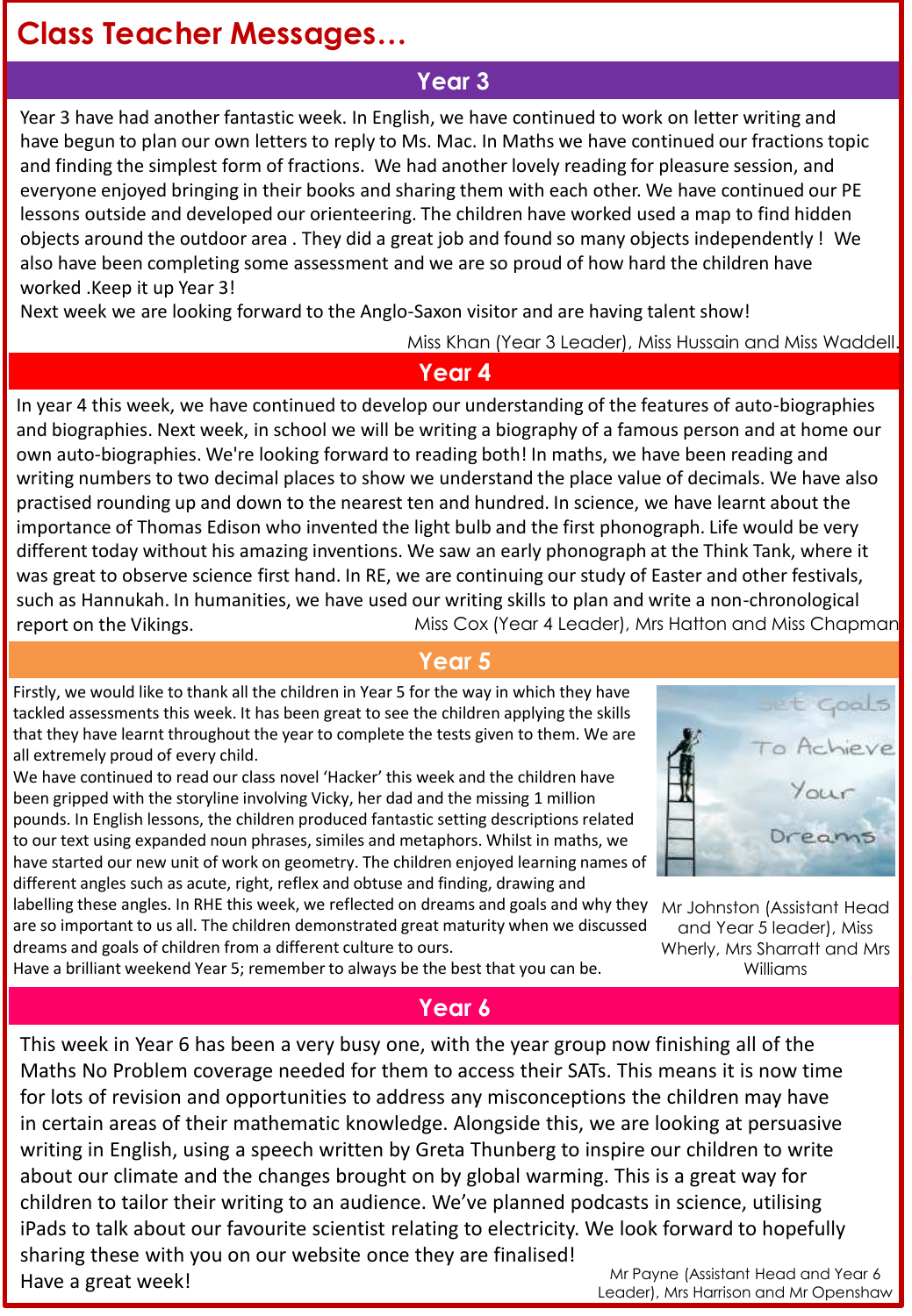#### **Attendance and Family Welfare Team**



**Attendance WEEKLY WINNERS (w/e 01.04.2022) KS1 – 1Delta – 97.0% KS2 – 3Delta – 94.0% Whole School Attendance – 92.1%**



**Congratulations! Your class will receive the Attendance Trophy next week** 

**PLUS you will be rewarded with 5 dojos each!**

#### **Here Today Here Tomorrow**

**Every School Day Matters!**

**Our schools target for attendance is 96%; this is for the whole school and for every pupil.**

**\*\*Please Remember to call school by 8:55am to report your child's absence 02476335697\*\***

**Mrs Smith and Miss Keeling are here to support you with any attendance or welfare concerns. Please call or email us at [familywelfare@whitmorepark.org](mailto:familywelfare@whitmorepark.org)**

**When accessing this site, you will see lots of information & advice on many different topics. Please see link below: [Helplines | This Morning \(itv.com\)](https://www.itv.com/thismorning/articles/helplines)**

#### **Punctuality**

We have noticed a large amount of pupils arriving late and coming through the main reception. Can we please just remind parents that Reception, Years 1, 2, 4 and 6 doors open at 8.45am and Year 3 and 5 doors at 8.50am. Please ensure your child is on time on the playground in the morning ready to meet their class teachers.



## **Holidays in term time**

**Now most restrictions have eased in the UK and around the world, Many people are now looking to get away on holiday. Can we please just remind you that holidays in term time will not be authorised and can lead to a Fixed Penalty Notice (FPN). Only under exceptional circumstances will we authorise a holiday request. Please also make sure you complete a Exceptional Leave in Term Time form, you can collect the form from the school office.** 

#### **Easter Attendance Awards**

Children will remember from our Attendance assembly earlier this year that we have some great prizes planned for all children receiving 100% attendance at the end of term. The prizes will be awarded in the last week of term in assembly. As always, children who have achieved our magical 96.5% will receive prizes also.

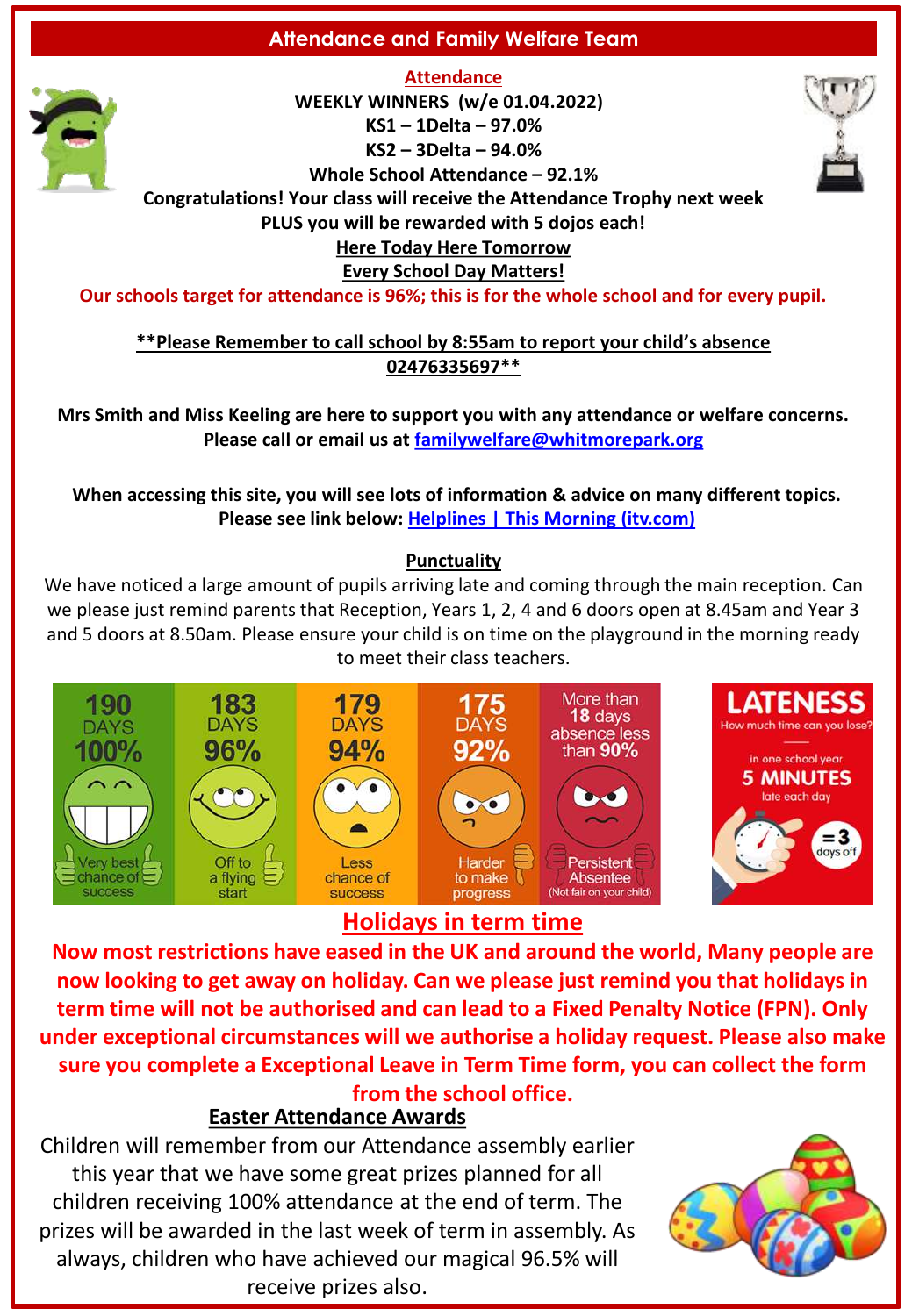## **SEND / Thrive**

This week in Thrive we have been exploring, 'initiating, engaging and doing'. Children have been given the opportunity to explore options to initiate a creative activity.

When given coloured rice and pasta, some children used it to create art work while others wanted to explore the effects created after it is poured and falls from different heights.

Some children loved collecting stones and asked if they could paint them to maybe sell later.

Being outdoors is so important to get that fresh air and oxygen into our systems. If you are interested in exploring some art work outside with your child/children, you might want to search for Andy Goldsworthy's creations for inspiration. If you do create anything, we would love to see it so don't be shy, please send it to the class teacher via dojo or seesaw.

Have you noticed that the butterflies are starting to appear. We therefore created these butterfly tables which, when soft fruit is placed on them, will hopefully attract a few to our yard.



## **Reading**

At Whitmore Park, reading is at the heart of our curriculum and we want to ensure that every child has a love of reading. To help children in school to achieve this, we want every child to read…read…read. Please continue to read 5 times with your child at home so they can gain their stamp each week. When they receive 10 stamps, the children are able to choose a brand-new book to keep. Some of our amazing readers have already received 2 books this year!

Reading is a key life skill and its value is fundamental within our curriculum; as a school we are extremely dedicated to all our children learning to foster a love of reading.

This week, we wish to share some recommendation with you.

For our Key Stage One readers we recommend Penelope Snoop-Ace Detective written by Pamela Butchart. Penelope Snoop, self-styled Best-Finder-Outer-in-the-Whole-Wide-World has a successful track record in solving mysteries, but she's facing her biggest case: her constant companion Sidney the Smelly Sock Snake has disappeared. Time to pull out the Finder-Outer kits and start tracking down clues.

For our Key Stage Two readers we recommend The Last Firefox written by Lee Newbury. This book is about a cute fox cub, a thrilling sense of adventure, a tender message about bravery and overcoming bullies, and a gorgeous sense of friendship and families — what a winning, heart-warming combo.

If you would like to share any recommendations, come and find the English Team and we will add your recommendation in the newsletter! Happy Reading!



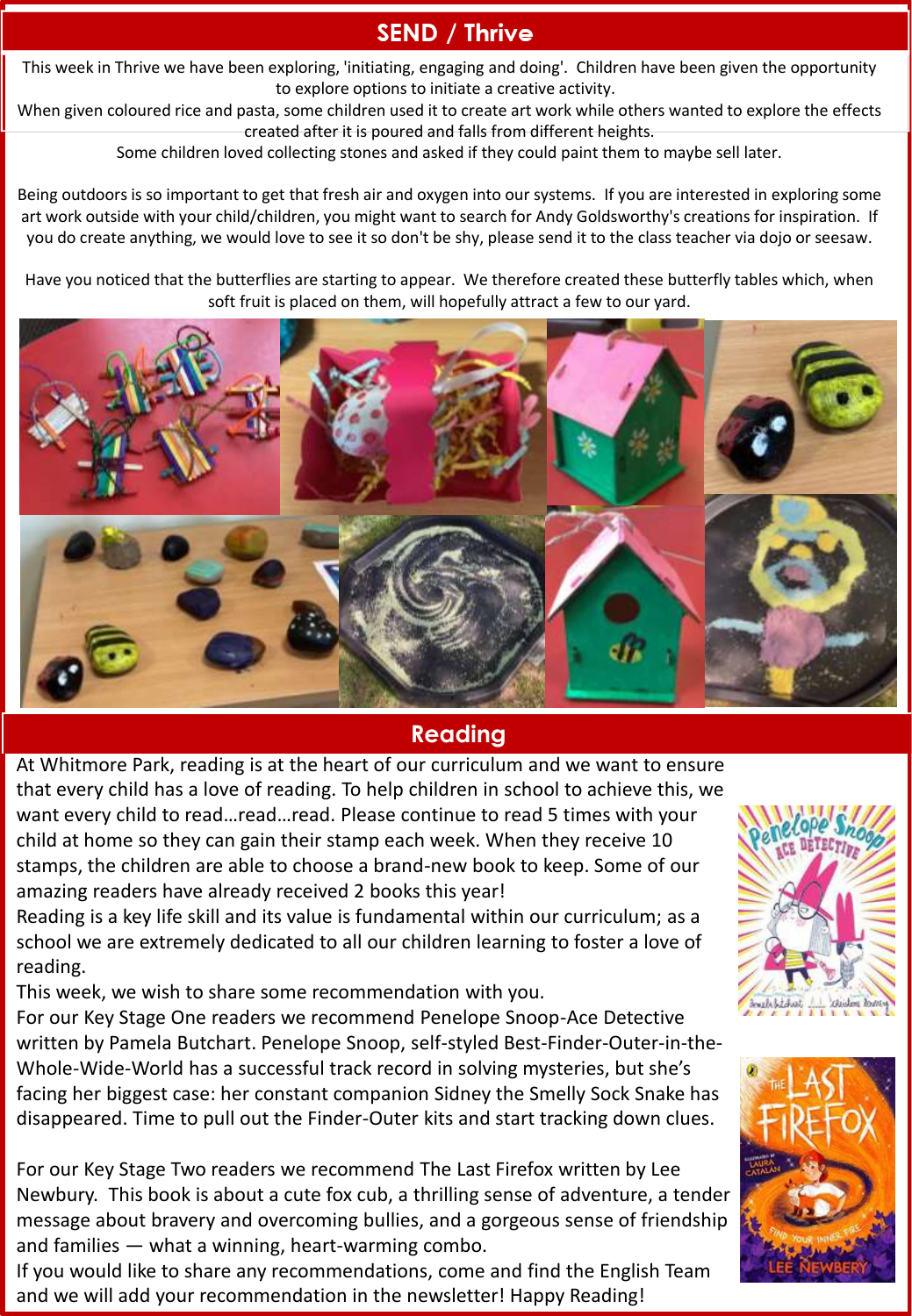#### **Vacancies**

## **2 x Permanent Lunchtime Supervisors & 2 x Casual Lunchtime Supervisors Vacancies**

#### **School Name:**

Whitmore Park Primary School

**Head teacher:** Mrs J McGibney

#### **Full Address:**

Halford Lane Keresley **Coventry** CV6 2HG

**Telephone Number:**  02476335697

**Email Address:**  jobs@whitmorepark.org

**Job Title:** 2 x Permanent Lunchtime Supervisory Assistants and 2 x Casual Lunchtime Supervisory Assistants

**Salary range:** Grade 1 £9.50 to £9.60 per hour

**Hours**: 11.25 hours a week (permanent positions) or as and when required for Casual positions. Term-time only (38 weeks).

**Closing date**: 9am Tuesday 5th April Interview date: Thursday 7th April Start Date: As soon as possible

POSITION: 2 x Permanent and 2 x Casual Lunchtime Supervisory Assistants We are looking to appoint 2 enthusiastic and dedicated Permanent Lunchtime Supervisory Assistants and 2 Casual Lunchtime Supervisory Assistants (to cover staff absence). You will be required to work as part of our team, supervising pupils during the lunch break, ensuring a safe environment where their developmental and welfare needs are met. You need to be physically fit and be able to interact with all pupils in the school, encouraging play and inclusion. Do you have: Experience of working with children and managing behaviour? The ability to work as part of a team, building relationships with children and staff? A caring nature, able to support the emotional wellbeing of children? We are committed to safeguarding and promoting the welfare of all pupils and expect all staff to share this commitment. An enhanced DBS is needed for these posts. Two references will be taken up for all short listed candidates prior to interview. Applications packs are available on our website via this link: https://www.whitmorepark.org/jobvacancies/. Or, if you would like to request an application pack, please email admin@whitmorepark.org. Completed applications can be emailed to jobs@whitmorepark.org, handed in at the School Office or posted to the school for the attention of Mrs Christine Clough, School Business Manager